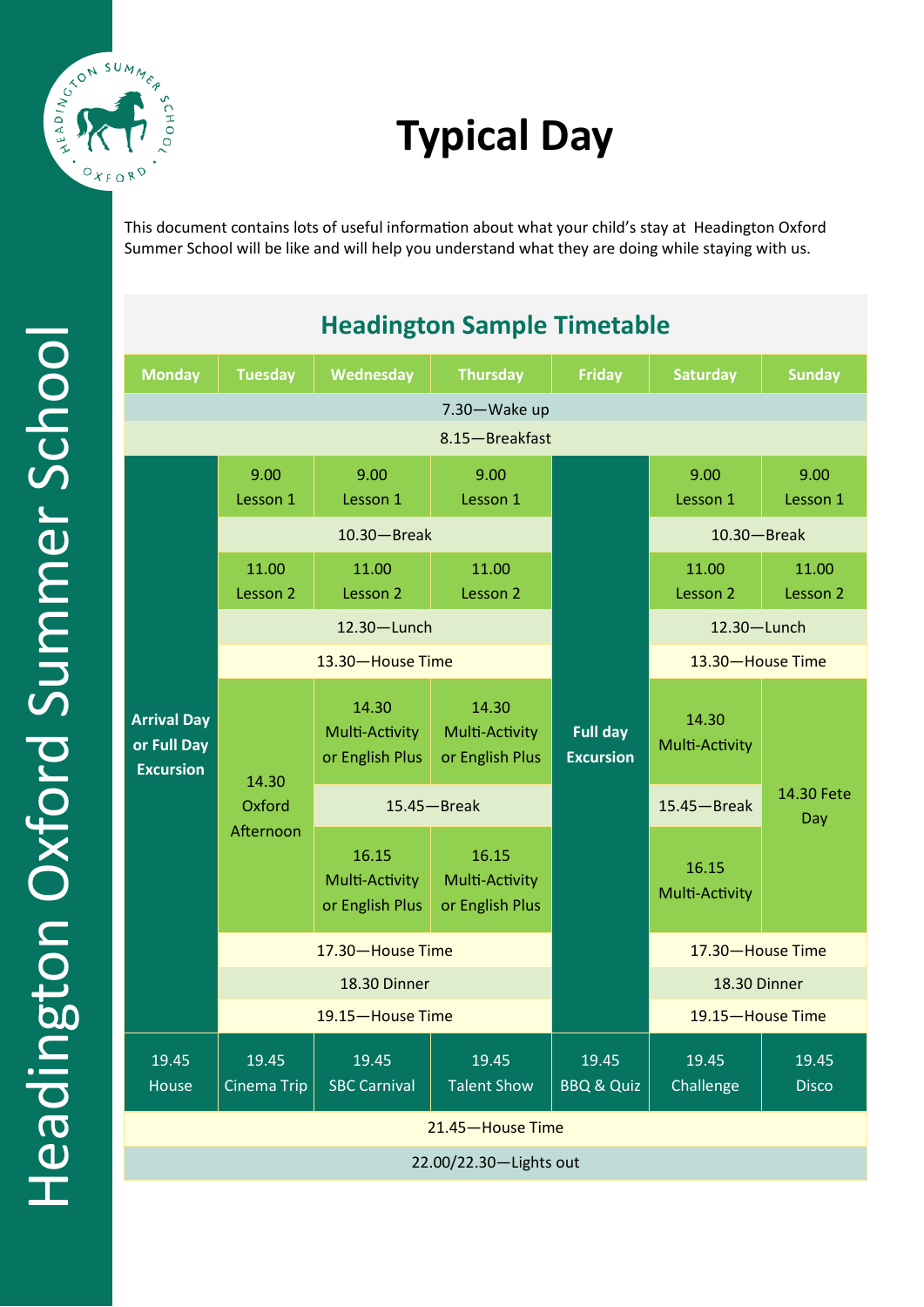



## **The Arrival Day**

The arrival day at Summer School is a very exciting, busy day and if your child has never been to Summer School before it is useful to know what to expect. If you have booked one of our airport transfers then your child will be met in the Arrivals Hall of the airport by a member of our staff. Your child will then be accompanied either to our Welcome Club, where they can have some refreshments and meet some other students before they go to the school, or they will be taken directly to the coach.

Whether arriving at the school by one of our airport transfers or if you bring them personally, all students are welcomed and checked-in on arrival at the school. The check-in process takes place at the Summer School Office and your child will sit with a member of our staff team who will collect all valuable documents and pocket money to be kept in the school safe. Here, they will be given a UK SIM card which can be used in his or her own phone handset. Your child will then be taken to his or her boarding house where they will be able to meet their House Parent, see their bedroom, have some time to unpack and meet some of the other new students who are also arriving.

During the afternoon and evening there will be some informal activities taking place (such as team building games or field sports) for students who have already arrived. Refreshments are available throughout the day for arriving students and parents. The first available main meal for new arrivals will be lunch.

As students will be arriving all throughout the day and in the evening, it will feel like a very relaxed day. As some students do not arrive until later in the evening, the main welcome and induction to the course will take place the morning after the arrival day. However there will be an informal welcome on the arrival evening in each boarding house, for all the students to get together with their new House Parent.

# **The Induction Day**

The day after the arrival day is when students will find out all about their stay with us. This is known as the 'induction day' and there will be lots happening on this day. After all the students have been woken up in their boarding houses by their House Parent and other members of our staff team it's time to go to the dining hall for breakfast.

Following breakfast the students will have a Welcome Talk which will be delivered by the Summer School Director and other Managers. Here the students will be introduced to our wonderful and friendly staff team and will be given an introduction to the Summer School.

As students have been placed into classes before the summer using the results of their online English language assessment, they will go straight into their first morning lesson after the Welcome Talk. After their morning lessons, all students have lunch together in the dining room followed by some free time in their boarding house.

During the afternoon, the students will be offered a range of activities from our Multi-Activity programme. This is a great opportunity for the students to begin to make new friendships as the activities are all fun, with a focus on everybody getting involved. This atmosphere continues into the evening, as the students all have dinner together and then there will be some house time followed by a whole school evening activity, where the students can get to know each other in a relaxed environment.